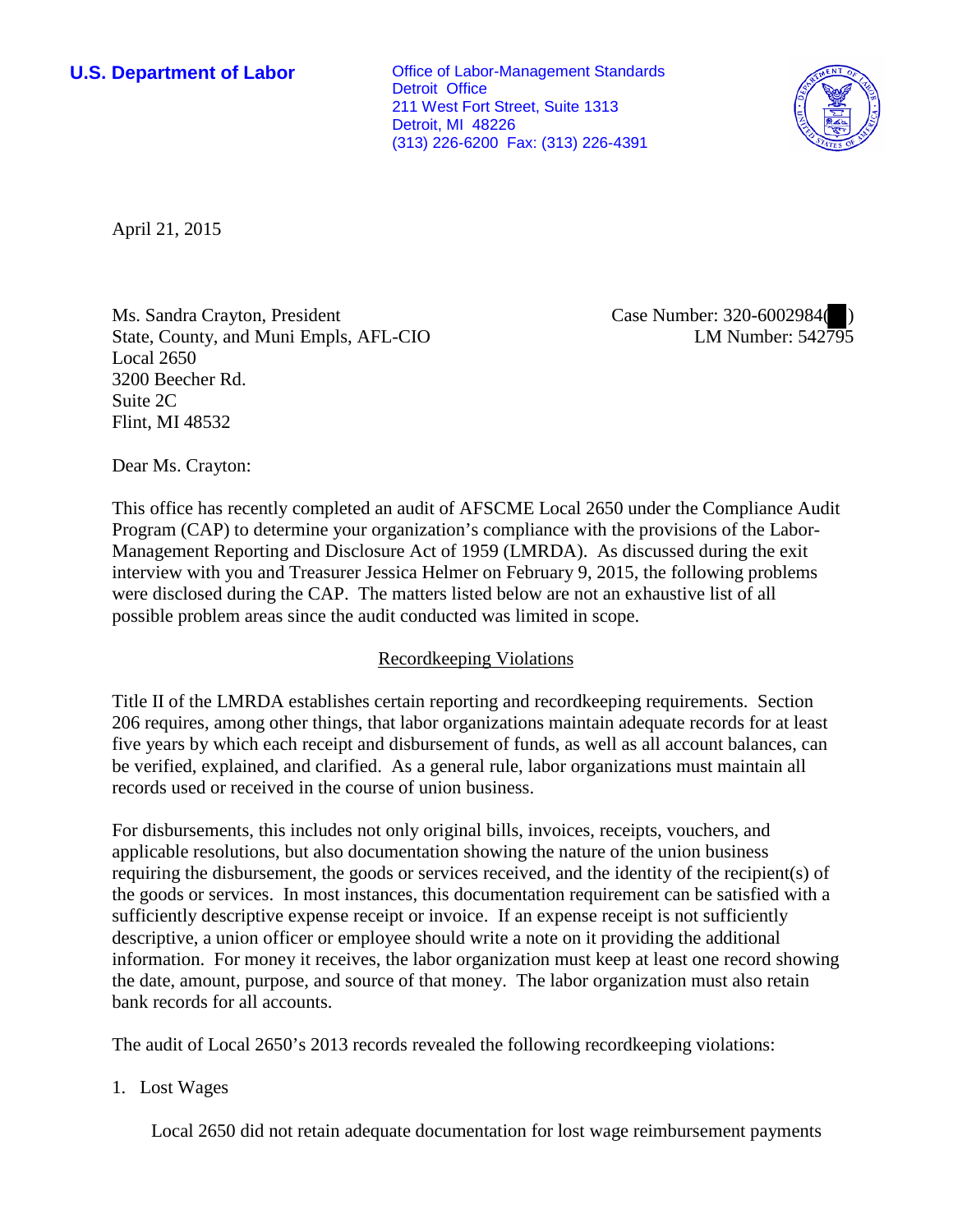to the chief steward. The union must maintain records in support of lost wage claims that identify each date lost wages were incurred, the number of hours lost on each date, the applicable rate of pay, and a description of the union business conducted. The OLMS audit found that Local 2650 maintained vouchers that identify the amount of lost time paid, but the date(s) lost wages were incurred, the number of hours lost on each date, the rate of pay, and the union business conducted were not identified on the majority of vouchers. During the exit interview, I provided a compliance tip sheet, *Union Lost Time Payments*, which identifies the type of information and documentation that the local must maintain for lost wages.

2. Information Not Recorded in Meeting Minutes

During the audit, Ms. Crayton advised OLMS that the membership authorized the purchase of nearly \$25,000 of gift cards at a membership meeting and the executive board authorized distribution of those gift cards to members at a subsequent meeting. The purchase of the gift cards was in excess of \$500. The Local 2650 Bylaws require that expenditures exceeding \$500 be authorized by the membership. However, the minutes provided during the audit do not show clear authorization for the purchase of the gift cards, as well as other disbursements over \$500 (e.g., purchases for a picnic). Minutes of all membership or executive board meetings must clearly and accurately report any disbursements authorizations made at those meetings. The minutes should include both the motion and the notation that the motion passed, carried, or was tabled.

3. Disposition of Property

Local 2650 maintained records showing which members received the over \$20,000 of gift cards given away, but it did not record which members received multiple \$20 gift cards and did not maintain an inventory of unused gift cards. Such inventory or similar record must be used to support the value of union property on hand at the beginning and end of each year, which must be reported in Item 30 (Other Assets) on the Form LM-3. Based on your assurance that Local 2650 will retain adequate documentation in the future, OLMS will take no further enforcement action at this time regarding the above violations.

## Reporting Violations

The audit disclosed a violation of LMRDA Section 201(b), which requires labor organizations to file annual financial reports accurately disclosing their financial condition and operations. The Labor Organization Annual Report (Form LM-3) filed by Local 2650 for the fiscal year ended December 31, 2013, was deficient in the following areas:

1. Acquire/Dispose of Property

As previously mentioned, Local 2650 purchased nearly \$25,000 of gift cards during the audit period and gave away most of the cards to members. Consequently, Item 13 (Acquisition or Disposition of Assets) should have been answered "Yes." The union must describe the items